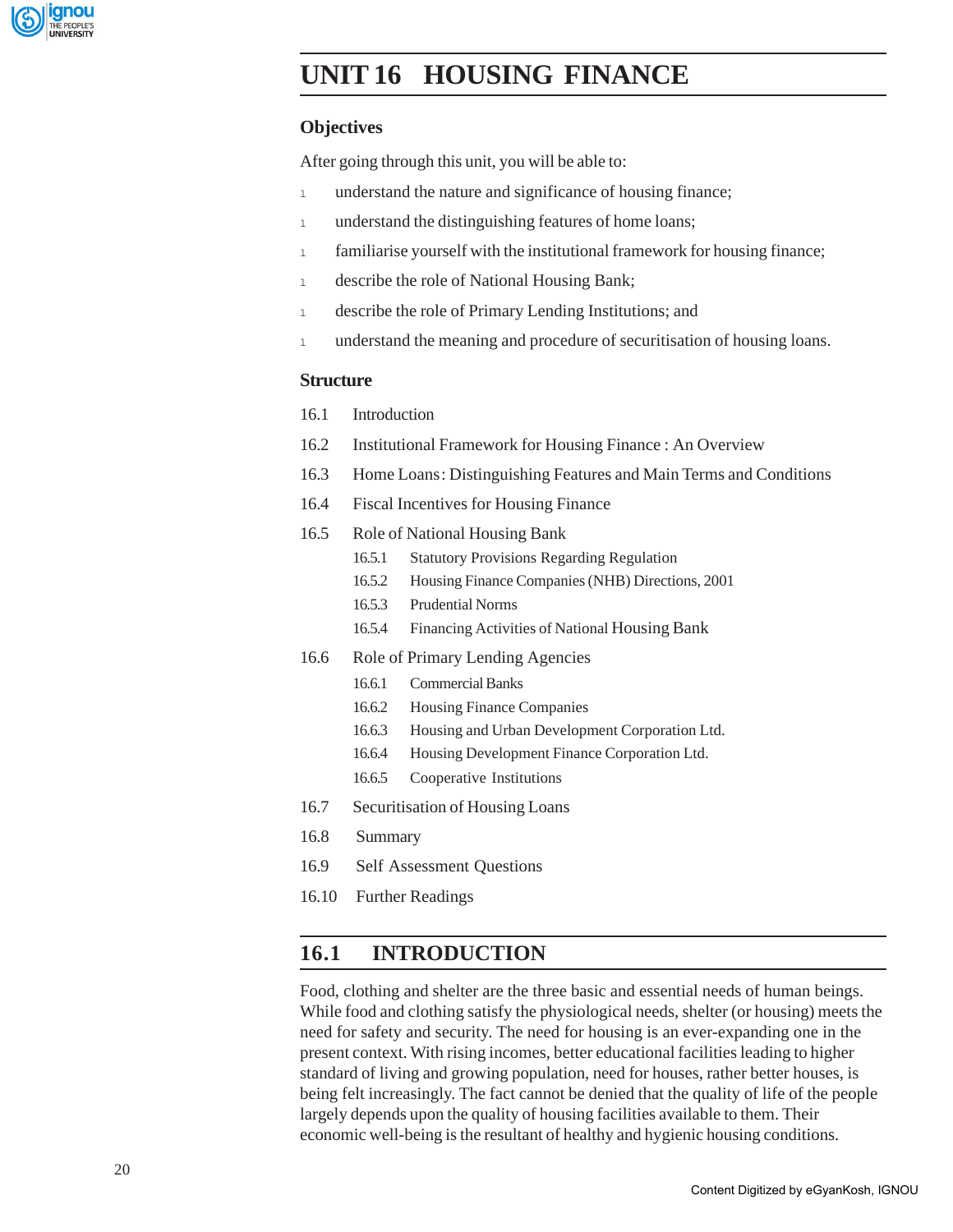

Housing has great economic significance as well. Housing sector is of paramount **Housing Finance** importance to the economy of the country from the viewpoint of investment and employment generation in many other sectors of the economy. House construction activity stimulates and gives a boost to investment and production in a host of other industries which provide essential inputs for construction activity. In the cost of construction of houses, about 18% goes to the cement sector, 9% to steel sector and 73% to other industries like brick-manufacturing, timber, electrical, ceramic, sanitary ware, paints, hardware and many informal sectors. The construction sector ranks 4th among 14 sectors in terms of backward linkage and 3rd in terms of total linkage effect with other sectors of the economy in India.

House construction, like any other economic activity, needs finance, which is essentially for medium to long term. In the past, in the absence of institutional sources of finance for housing, individuals used to depend on their own accumulated savings and borrowings from friends and relatives only for this purpose. But during the recent past, various institutional sources of finance have emerged for house building activity. Insurance companies, banks, housing finance companies, cooperative institutions are the main sources for finance for the housing sector.

Housing finance is to be clearly distinguished from finance (loans) against house property. In the latter case, loans are provided against the security of house property for any purpose, not necessarily for the construction/purchase of houses. On the other hand, housing finance connotes finance (or loans) for meeting the various needs relating to housing, namely,

- a) purchase of a flat or house
- b) acquisition of a plot, and construction of a house
- c) construction of a house
- d) extension of a house
- e) repairs, renovation and upgradation of a house/flat
- f) taking over housing loans from other banks/housing finance companies.

Housing finance has a wider connotation and includes both direct and indirect finance made available for this purpose. **Direct Finance** includes finance made available to individuals, group housing societies, government agencies or employers who undertake construction of houses. **Indirect Finance** includes investments in/loans given to the agencies which provide housing finance, e.g., investment in the bonds issued by National Housing Bank, HUDCO, etc.

# **16.2 INSTITUTIONAL FRAMEWORK FOR HOUSING FINANCE : AN OVERVIEW**

Realizing the significance of the housing sector in the economy of the country a fine institutional framework has been set up in India during the last two decades. The establishment of National Housing Bank in 1988 as the apex bank in this area marked a new era in housing finance in India. This landmark event was followed by the entry of commercial banks and housing finance companies in a big way. At present the institutional framework for housing finance is as depicted below: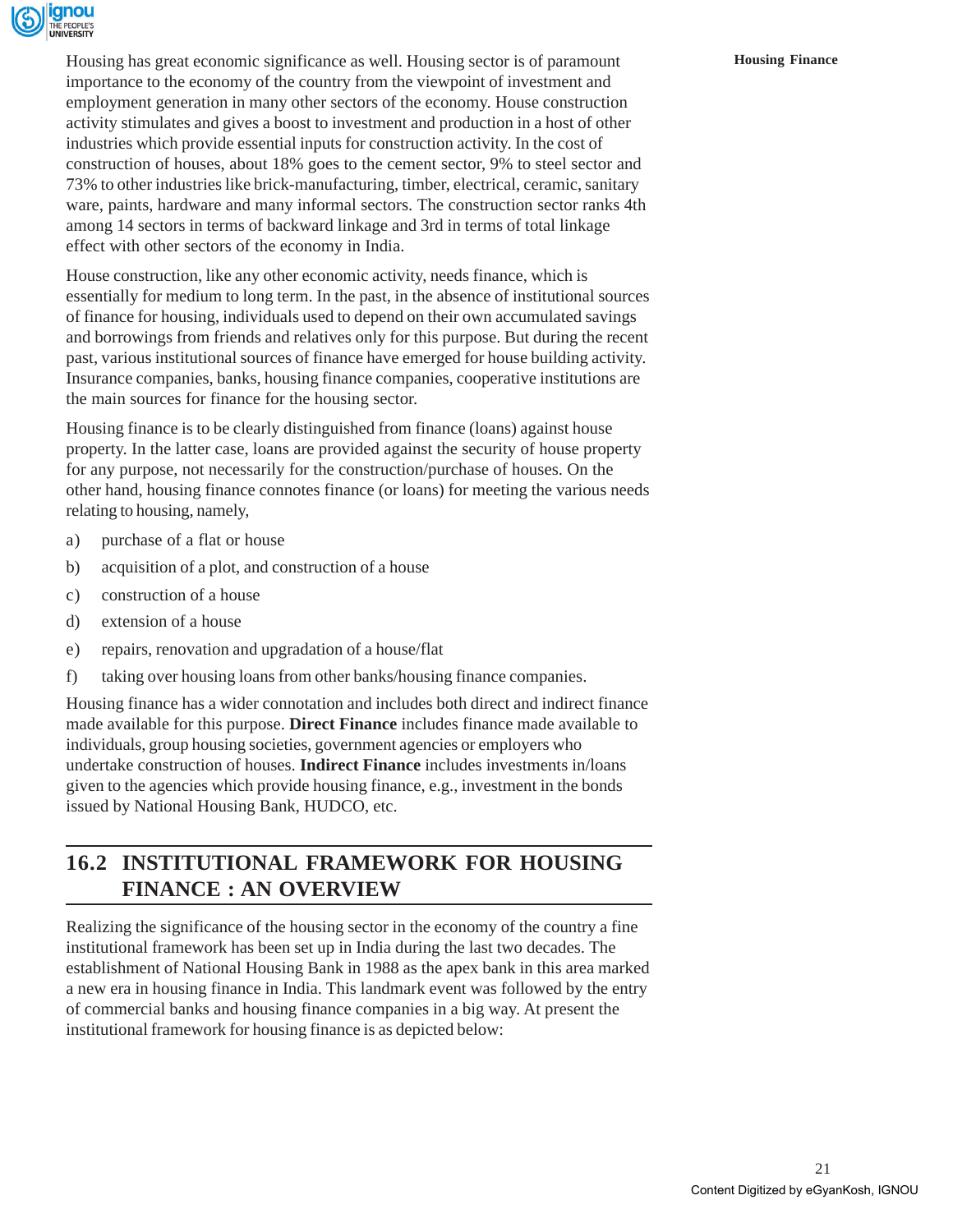



National Housing Bank performs the functions as re-financing agency and also as the regulatory authority for the housing finance companies. Besides, it also provides direct financial assistance to the state and public sector authorities for undertaking housing and allied projects.

Housing Finance Companies have been set up by leading commercial banks, Life Insurance Corporation of India, General Insurance Corporation of India, besides the private sector. Government of India has set up another corporation named Housing and Urban Development Corporation, while HDFC has been set up by banks and other financial institutions. Some of the leading commercial banks directly undertake housing finance also in a big way. Thus, a very competititve environment has emerged for providing housing finance.

Cooperative institutions are also providing housing finance but to limited extent only.

Housing finance provided by all these institutions falls in two broad categories, viz. (i) loans to individuals, and (ii) project finance. Project finance is provided by the National Housing Bank, HUDCO, HDFC etc. to the Government sponsored bodies for undertaking projects relating to land development, infrastructure, slum re-development etc. However, the major portion of refinance provided by the National Housing Bank was in respect of loans to individuals. HUDCO, of course, provides the bulk of its assistance for urban infrastructure development schemes.

# **16.3 HOME LOANS : DISTINGUISHING FEATURES AND MAIN TERMS AND CONDITIONS**

Home loans to individuals are mainly provided by banks and housing finance companies in India. These institutions have formulated their own schemes of financing and laid down their own terms and conditions, which differ from each other in respect of details. But the underlying features of all home loans are basically the same. The special features of home loans and main terms and conditions as prescribed by HDFC, a leading housing finance company, are as follows:

1) **Eligibility for Loan:** As housing loans are essentially for medium to long periods, and are repayable out of the future savings of the borrower, the latter's earning capacity and his ability to save is an important eligibility criterion. For this purpose, salaried people and others with regular incomes are preferred. Their present income and saving capacity is taken into account for this purpose.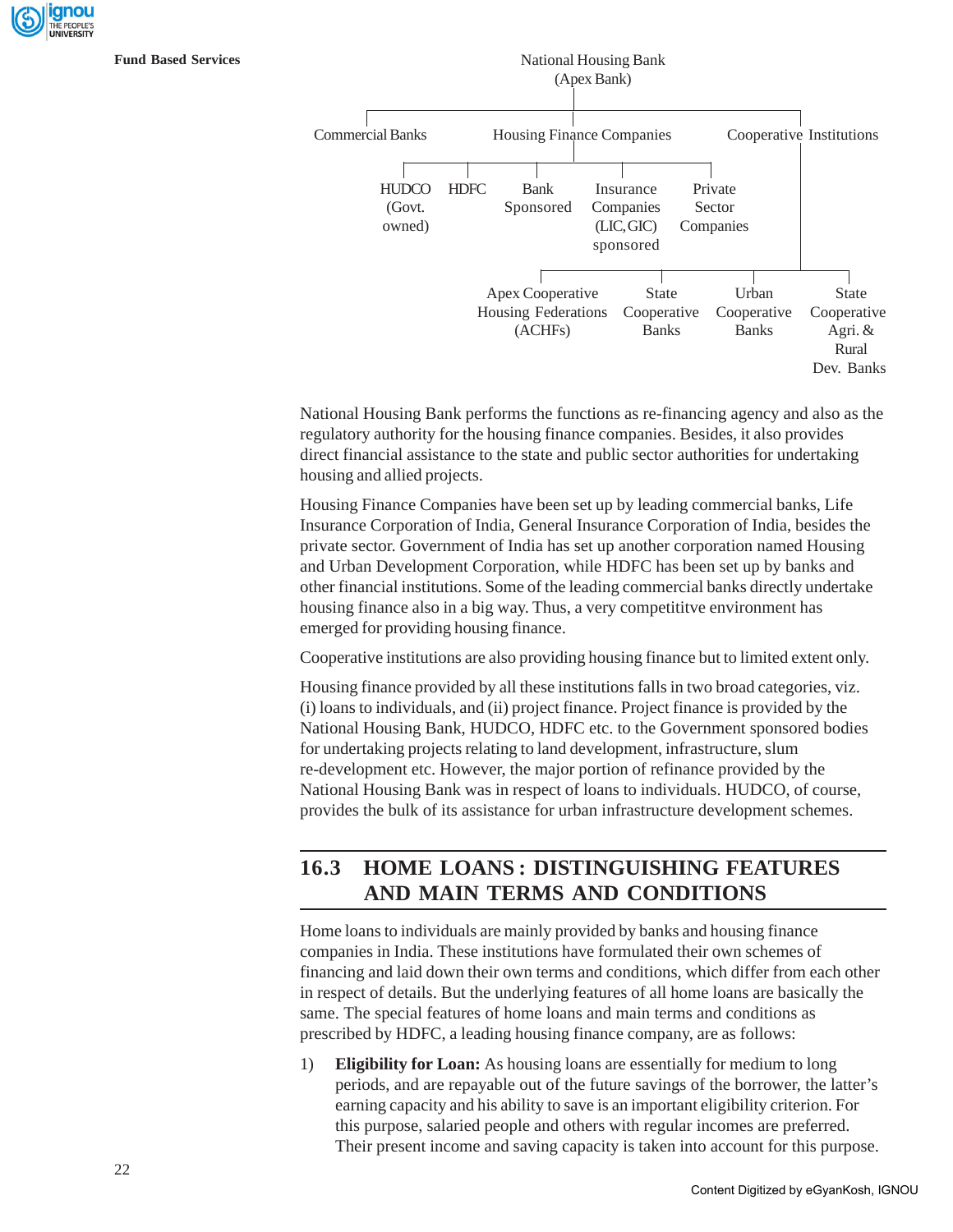

Lenders take into account the age of the borrower also. They insist that the **Housing Finance** salaried employees should have at least 5 years of service left and businessmen, professionals and self-employed must not be beyond a certain age, say 55 or 58 years. The remaining period of service or professional career indicates their income earning capacity in future to repay the loans. If the property is going to be purchased by more than one person, the proposed owners of the property to be purchased are required to be co-applicants.

2) **Amount of Loan:** The lenders allow the maximum amount of loan upto a certain percentage of the cost of the property including the cost of the land, say upto 85% or 90%. The remaining amount is required to be provided by the borrower himself.

Subject to the above, the amount of the loan is determined according to repayment capacity of the borrower. For doing so, factors such as income, age, qualifications, number of dependents, spouse's income, assets, liabilities, stability and continuity of occupation and saving history are taken into account.

- 3) **Security for Loan:** Security for the loan normally is first mortgage of the property to be financed and/or such other collateral security as may be necessary. Interim security may be required, if the property is under construction. Insurance policies, guarantees from sound parties, pledge of shares and other investment may be the collateral or interim security.
- 4) **Fees and Charges:** (i) A processing fee @ 0.5% of the loan amount applied for is payable at the time of application, (ii) an administrative fee @ 0.5% of the loan sanctioned on acceptance of the offer, and (iii) an early redemption charge @ 2% of the amount being pre-paid.
- 5) **Interest Rates:** Lenders give an option to the borrowers to choose either a fixed rate of interest or a floating (or adjustable) rate of interest. A fixed rate of interest is fixed for the entire period of the loan, while a floating rate is re-set periodically, as the interest rates in general move. Floating interest rate is fixed 0.5% to 0.75% lower than the fixed interest rate. Floating interest rate is linked to the Retail Prime Lending Rate of the Bank/HFC. This rate is revised every three months from the date of first disbursement, if there is change in the Retail Prime Lending Rate. If the interest rate is changed, the amount of Equated Monthly Instalments will not change — the interest component in an EMI increases and the principal component reduces, resulting in an extension of the loan period and *vice versa*, if the interest rate is reduced.

Most of the Banks/HFCs charge differential interest rates, based on the length of the loan period. As the period of loan increases, the rate of interest also increases. For example, the State Bank of India at present charges 8.5% on loans for 1 to 5 years, 9% on loans for 6 to 15 years and 9.25% on loans for 16 to 25 years. Some lending institutions charge differential rates based on the amount of the loan itself. For example, HDFC and ICICI charge 8.75% on loans upto Rs. 10 lakh and 8.50% on loans exceeding Rs. 10 lakh. Most of the institutions charge interest on monthly rests basis, while a few charge on daily or annual rests basis.

Some lenders give an option to the borrowers to avail part of the loan under fixed rate and the balance under variable rate. An option is also given by some of the institutions to switch between the two options, after paying a nominal fee.

6) **Disbursement of the Loan:** Loans are disbursed after the property has been technically appraised, all legal documentation has been completed and the borrower has invested his own contribution in full.

The loan may be disbursed in lump sum or in instalments depending upon the need of the borrower, and stage of construction. If the loan is for purchasing a house, loan may be disbursed directly to the seller of the property.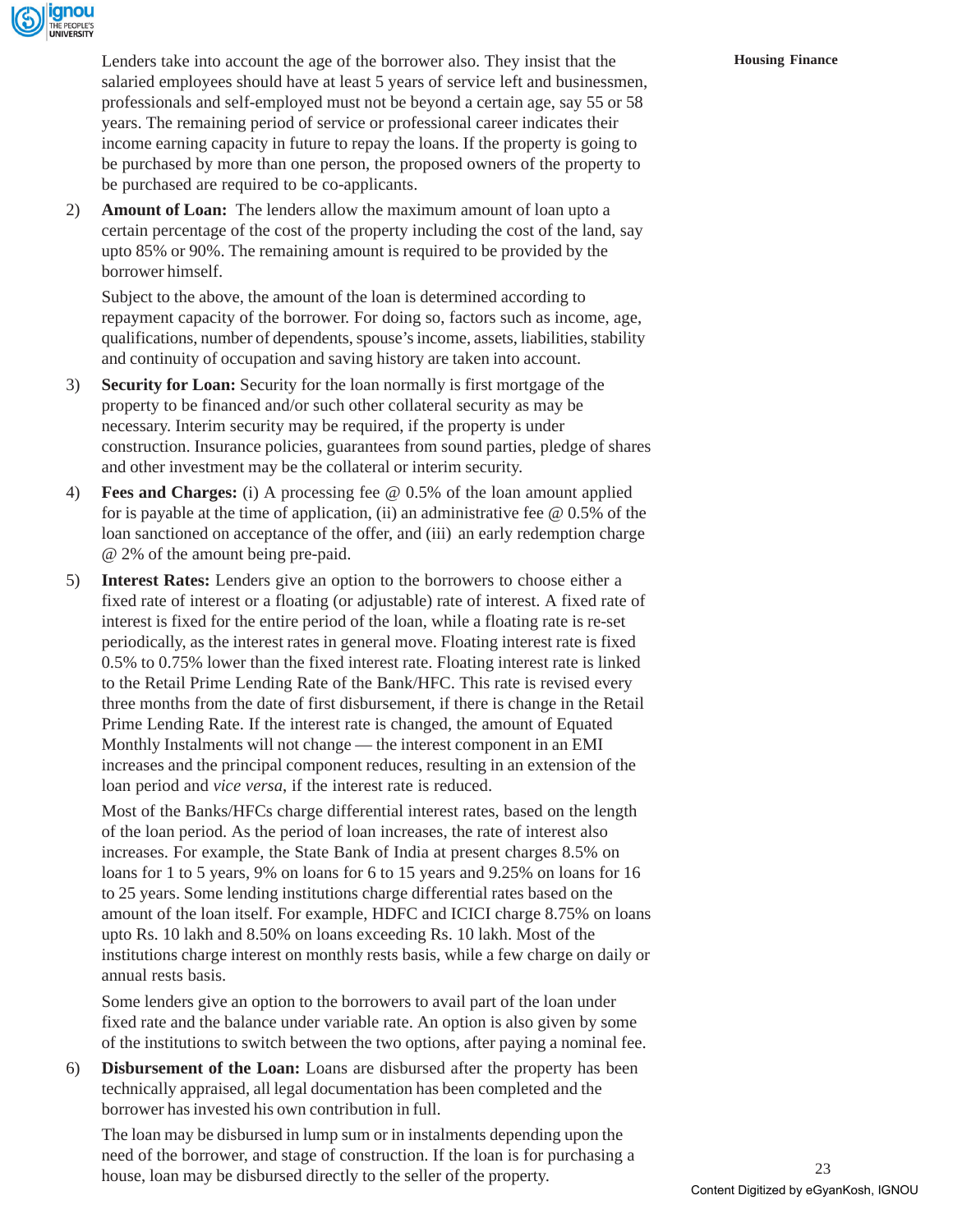gnou

- **Fund Based Services** 5) **Repayment Period:** Housing loans may be repaid over a maximum period of 20 years. But repayment is ordinarily not extended beyond the age of retirement (if the borrower is employed) or on attaining the age of 65 years, whichever is earlier.
	- 6) **Equated Monthly Instalments:** Loans are usually repayable in monthly instalments of equal amounts, called Equated Monthly Instalments (EMIs). Each EMI has two components – interest and principal amount. As each instalment is paid, interest component is reduced and the component of principal increases. EMI is calculated using a formula that considers loan amount, interest rate and loan period as variables. Longer the loan period, smaller is the EMIs. Similarly, higher the rate of interest, higher is the EMIs.

For the purpose of calculation of interest, lenders rely upon either monthly rest basis or annual rest basis. Under the monthly rest option, interest is calculated on monthly rest and principal repayments are credited at the end of every month. Under the annual rest option interest is calculated on annual rests. Principal repayments are credited at the end of the financial year.

- 7) **Repayment Options:** The lender often offers the following repayment options also to the borrower:
	- a) *Regressive Repayment Scheme:* The borrower pays larger amounts in the initial years and lower amounts in latter years. Such a scheme suits those who have to retire from service after a few years.
	- b) *Ballon Repayment Scheme:* Under this scheme, the borrower pays a lower EMIs in the initial years and a ballon repayment (as high as 30-40% of the loan) in latter instalments. Thus the major burden of repayment is shifted to latter years when the borrower expects higher earnings.
	- c) *Pre-payment:* If pre-payment clause is inserted, the lender allows prepayment of loans, after paying a fee or charge.
- 8) **Insurance of the Property:** The borrower is required to ensure that the property is duly and properly insured against fire and other appropriate hazards during the pendency of the loan. The lender should be the beneficiary of the Insurance Policy.

#### **Application Form**

An applicant for loan is required to submit a detailed application on the perscribed form, along with the required supporting documents. Application form for individual loans requires the following information:

- 1) Personal and Employment details of the applicant and co-applicant.
- 2) Amount and Type of loan requested, with option for interest rate.
- 3) Purpose of loan.
- 4) Estimated requirement of funds and sources to meet the same.
- 5) Financial information regarding:
	- a) Savings, investments, etc.
	- b) Loans availed/proposed.
	- c) Bank account details and credit card details.
	- d) Details of property (to be purchased/constructed).
- 6) General information.
- 7) Names and addresses of two referees.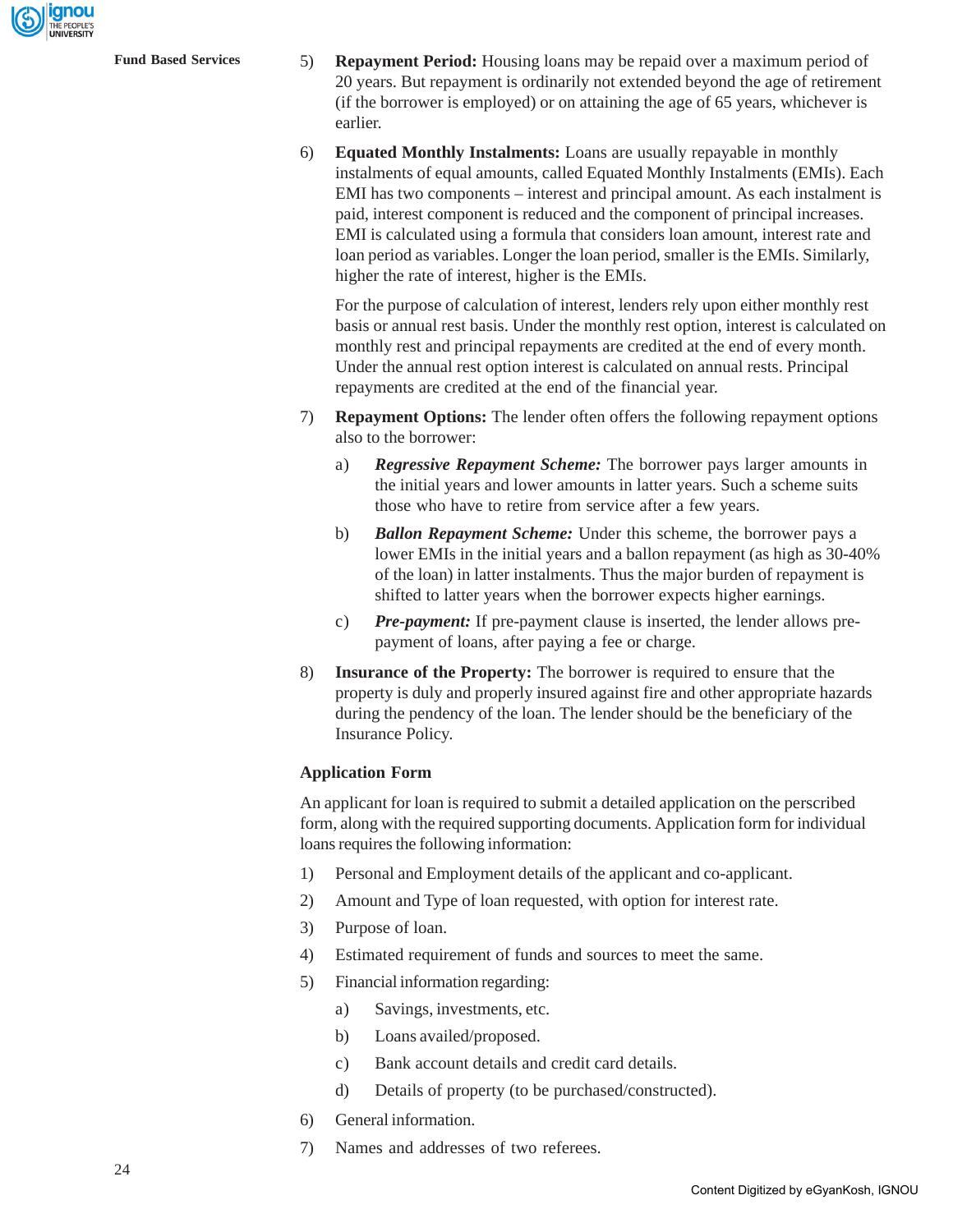

### **Supporting Documents Housing Finance**

### *In the case of salaried employees*

- 1) Verification of Employment Form.
- 2) Latest original salary slip/certificate showing all deductions.
- 3) Updated original Pass Book/Bank Statements.
- 4) Photocopy of Form 16 for the last assessment year.
- 5) Employer's consent to deduct EMIs from salary.

### *In case of self-employed persons*

- 1) Balance Sheet and Profit and Loss Account with copies of Income Tax Returns for the last 3 years.
- 2) Note on the nature of business/profession, form of organisation.
- 3) Copies of Individual Tax challans for last 3 years.
- 4) Copy of Advance Tax challan.
- 5) Updated Bank Pass Book.

#### *All applicants*

- 1) Allotment letter of the Cooperative Society/Association (if applicable)
- 2) Copy of approved drawings of proposed construction/purchase.
- 3) Agreement for sale/sale deed/detailed cost estimates for the property to be purchased/constructed.
- 4) Proof of residence.
- 5) Proof of identity.
- 6) Applicable Processing fee.
- 7) Other information regarding repayment capacity.

### **Need for Uniform Set of Norms**

During recent years providing home loans has become quite attractive to the housing finance companies and the banks with the result that stiff competition prevails in this sector. To find the customers, and beat the competition many players deviate from standard practices and give loans to the risky borrowers. Realizing the urgency of avoiding such competition, the National Housing Bank appointed a Working Group which has suggested a uniform set of norms for all housing finance companies. Consequently, the National Housing Bank has started a process for bringing about standardisation and transparency in the housing loan sector. NHB will introduce a standard set of norms for giving home loans.

The report of the Working Group has attempted to standardise the three Cs of mortgage underwriting — Collateral, Credit reporting and Capacity of the borrower to repay. The main suggestions of the Working Group are as follows:

- a) The maximum loan to a borrower should not exceed 85% of the purchase price as indicated in the Sale Agreement. Presently many banks give loans upto 95% to 100%.
- b) The loan amount should include stamp duty and registration cost also.
- c) The instalment to income ratio should not exceed 35% for medium income groups and 40% for higher income groups.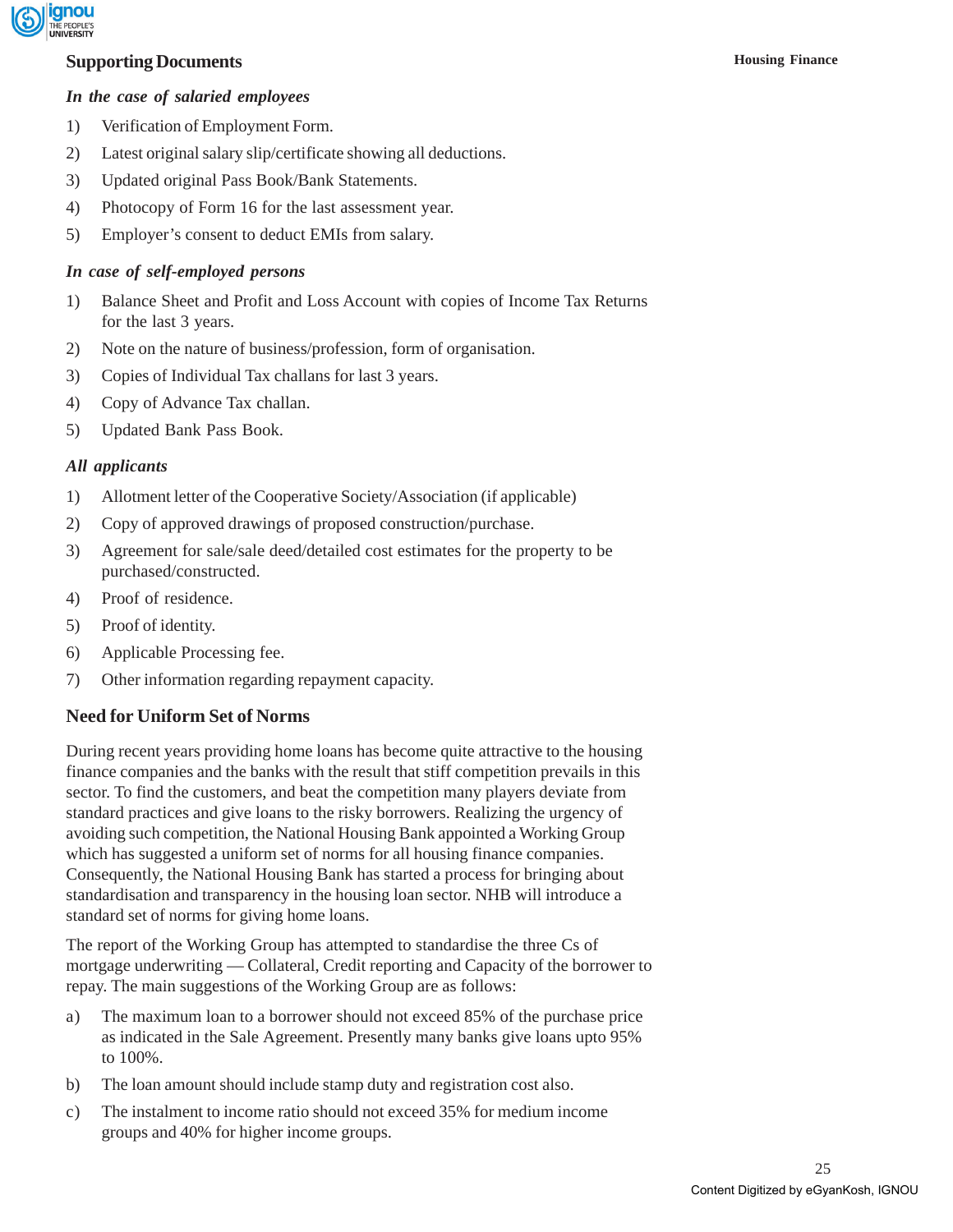ignou

**Fund Based Services** d) A methodology is proposed for fixing the floating rate of interest at certain periodicity, determining the cost of pre-payment of loan and the additional interest in case of default.

> In its opinion uniform standard will help in the evolution of securitisation of home loans also, which will increase the supply of funds to home loan sector.

# **16.4 FISCAL INCENTIVES FOR HOUSING FINANCE**

In order to give incentive to the construction of houses, Income Tax Act provides for deduction of interest payable on capital borrowed with the object of acquiring, constructing, repairing, renewing or reconstructing any house property as follows. Even interest on unpaid purchase price is allowed as deduction:

- i) *In case the property is let out,* 100% deduction is allowed. The unabsorbed interest will be set off against income from any other head of income in the same year. If still it remains a loss, it shall be carried forward to subsequent 8 years to be set off against income from House Property.
- ii) *In case of self-occupied property*, the general deduction for interest is limited to Rs. 30,000. But if the capital was borrowed on or after 1st April 1999 and acquisition/construction is completed upto 31 March 2005, interest payable is allowed as deduction upto Rs. 1,50,000.

For computation of income from House Property for Income Tax purpose, the annual value of one self-occupied house is taken as nil. Thus, the above deduction of interest on borrowed capital from such nil value results in a loss from self-occupied house property which can be set off against other incomes of the house owner, thus reducing his tax liability.

### **Repayment of Loan**

The repayment of loan taken from the specified institutions and agencies, for the construction of house (including the cost of land) is eligible for rebate under Section 88 of the Income Tax Act, upto Rs. 20,000 in a financial year.

## **16.5 ROLE OF NATIONAL HOUSING BANK**

National Housing Bank was set up in July 1988 under the National Housing Bank Act, 1987 as the apex bank in the field of housing finance. It is a wholly owned subsidiary of Reserve Bank of India. It is the principal agency to promote housing finance institutions at regional and local levels and to provide financial and other support to such institutions. It is vested with wide powers to regulate the housing finance companies in India.

The functions undertaken by the Bank are divided into the following three categories :

- 1) Promotion and Development,
- 2) Financing, and
- 3) Regulation and Supervision.

#### 1) **Promotion and Development**

The promotional role of NHB includes the development and establishment of housing finance institutions at local and regional levels in the private and joint sectors by providing them financial and other support.

To meet the growing need for trained personnel for housing finance sector, the Bank conducts training programmes for the housing finance companies. The Bank has also Content Digitized by eGyanKosh, IGNOU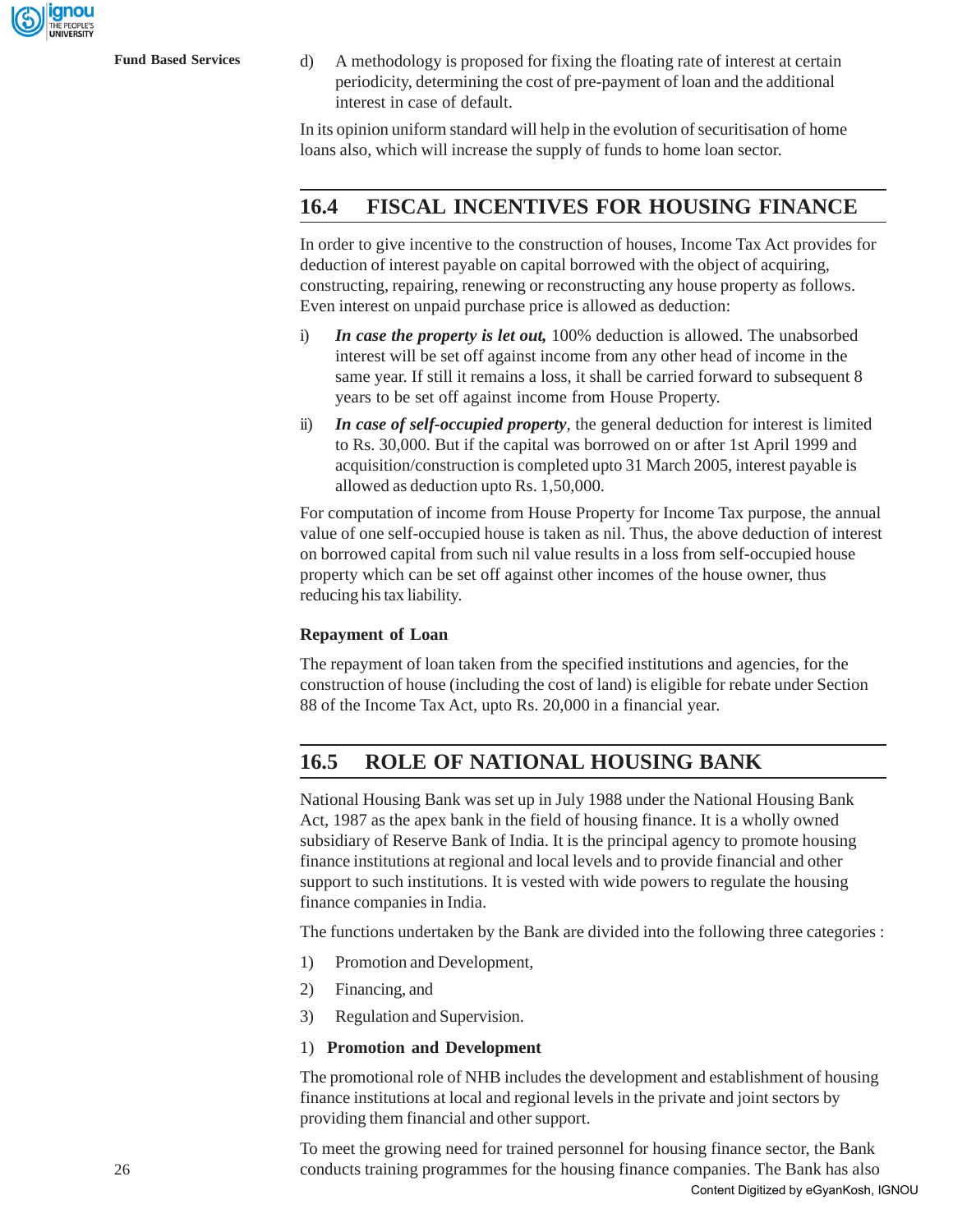

provided financial assistance and faculty support to the National Cooperative Housing **Housing Finance** Federation for organising training programmes in the field of housing cooperatives.

### 2) **Financing**

National Housing Bank provides both direct finance and indirect finance to the housing sector. *Direct finance* is granted to public agencies and local bodies. *Indirect finance* is provided by way of refinance to commercial banks, housing finance companies and cooperative institutions.

### 3) **Regulation and Supervision**

National Housing Bank is the regulatory authority for the housing finance companies. It is vested with the following powers by the National Housing Bank Act:

- i) *Power to Inspect*: The Bank is empowered to cause an inspection to be made of any housing finance company to which it has granted any loan or assistance (Section 24).
- ii) *To regulate or prohibit issue of Prospectus or Advertisement* soliciting deposits of money and to specify conditions subject to which any such prospectus/ advertisement may be issued (Section 30).
- iii) *To collect information from housing finance companies and to issue directions* (Section 31).

### **16.5.1 Statutory Provisions Regarding Regulation**

The Act contains other provisions also for regulation over housing finance companies. These are as follows:

#### a) **Registration of Housing Finance Companies**

A housing finance company is required to obtain a certificate of registration from the National Housing Bank for carrying on the business of housing finance. It must also have net owned funds of Rs. 25 lakh or such higher amount as may be fixed by the Bank. Net owned funds mean the aggregate of the paid up capital and free reserves as reduced by (i) accumulated balance of loss, (ii) deferred revenue expenditure, (iii) other intangible assets, (iv) investment in the shares of subsidiary companies, and (v) excess of book value of debentures, bonds, outstanding loans to subsidiaries over a prescribed percentage.

The National Housing Bank issues certificate of registration after it is satisfied that the conditions specified under Section 29A are fulfilled. These conditions include its solvency, satisfactory conduct of its operations, adequate capital structure, character of management, etc.

The Bank may grant a certificate imposing certain conditions also and may cancel the same if the company fails to fulfil any of the prescribed conditions.

In February 2002 the Bank raised the minimum requirement of net owned funds from Rs. 25 lakh to Rs. 2 crore for new companies seeking certificate.

#### b) **Maintenance of Liquid Assets**

Section 29B requires every housing finance company to maintain liquid assets as follows:

i) Invest in *unencumbered approved securities* an amount which shall not be less than 5% of the deposits outstanding at the close of business on the last working day of the second preceding quarter. It shall be maintained on a daily basis. The Bank may increase the above percentage up to 25%. Securities are to be valued at a price not exceeding their current market value.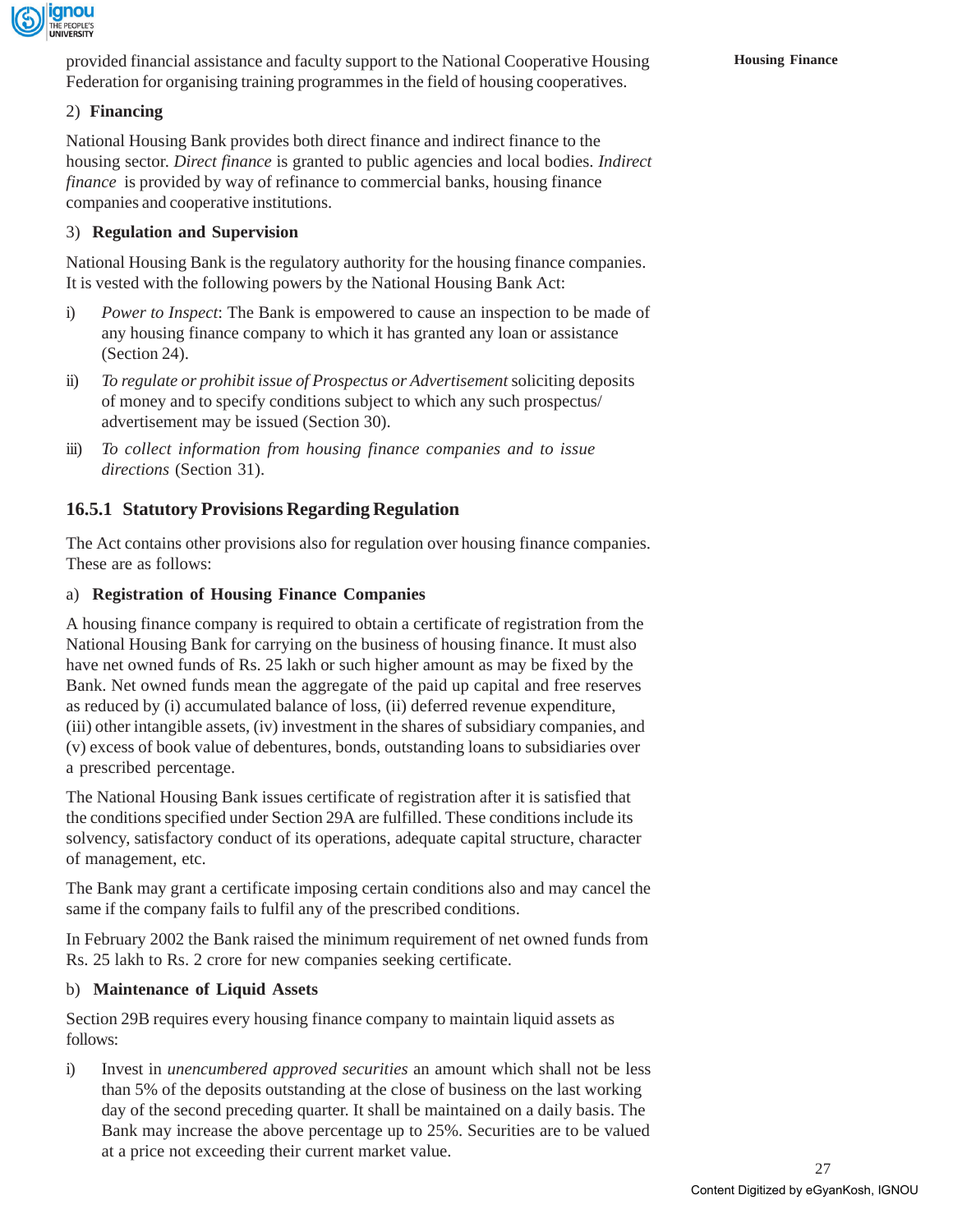ignou

**Fund Based Services** ii) Invest in *term deposits* or certificates of deposit with a scheduled bank or deposits with National Housing Bank or invest in its bonds or partly in all of these, a sum which shall not be less than 10% (including the investments in approved securities described in (i) above) of deposits outstanding at the close of business on the last working day of the second preceding quarter. This percentage may also be raised to 25% by the Bank.

The Bank may also impose penalties in cases of defaults.

#### c) **Reserve Fund**

Housing finance companies are required to transfer at least 25% of their net profits to the Reserve Fund every year.

#### d) **Power to Issue Directions**

Under Section 30A, the Bank may determine the policy and give directions to housing finance companies relating to income recognition, accounting standards, provision of bad and doubtful debts, capital adequacy and deployment of funds.

### e) **Power to prohibit Acceptance of Deposits**

The Bank may prohibit any housing finance institution from accepting deposits if it fails to comply with any direction or order of the Bank or any provision of the Act. Bank may also prohibit any sale or transfer of its assets without its prior permission.

### f) **Power to Conduct Special Audit**

The Bank may order that a special audit of the accounts of the housing finance institution be conducted in relation to any transaction/class of transaction.

### g) **Power to Order Repayment of Deposit**

If a housing finance company defaults in repaying a deposit, the Bank may direct it to make its repayment.

### h) **Power to file Winding up Petition**

The Bank may apply for the winding up of the housing finance company in case the company is unable to pay its debts or a prohibition on accepting deposits has been in force for 3 months or continuance of company is considered against public interest.

### **16.5.2 Housing Finance Companies (NHB) Directions, 2001**

In exercise of the powers conferred upon it under the National Housing Bank Act, 1987, the National Housing Bank has issued the directions to the housing finance companies on 27th September 2001. The salient features of these directions are as follows:

### **Acceptance of Public Deposits**

The acceptance of public deposits by housing finance companies are subject to the undermentioned regulations. But public deposits exclude the followings:

- i) Amounts received from the Central Government or a State Government or from any other source and whose repayment is guaranteed by the Central/State Government or amounts received from a local authority or any public housing agency or a foreign government or any other foreign citizen, authority or person.
- ii) Amount received from National Housing Bank or any other Financial Institution in India or from a bank, Cooperative bank, Regional Rural bank.
- iii) Amount received by a housing finance company from another housing finance company.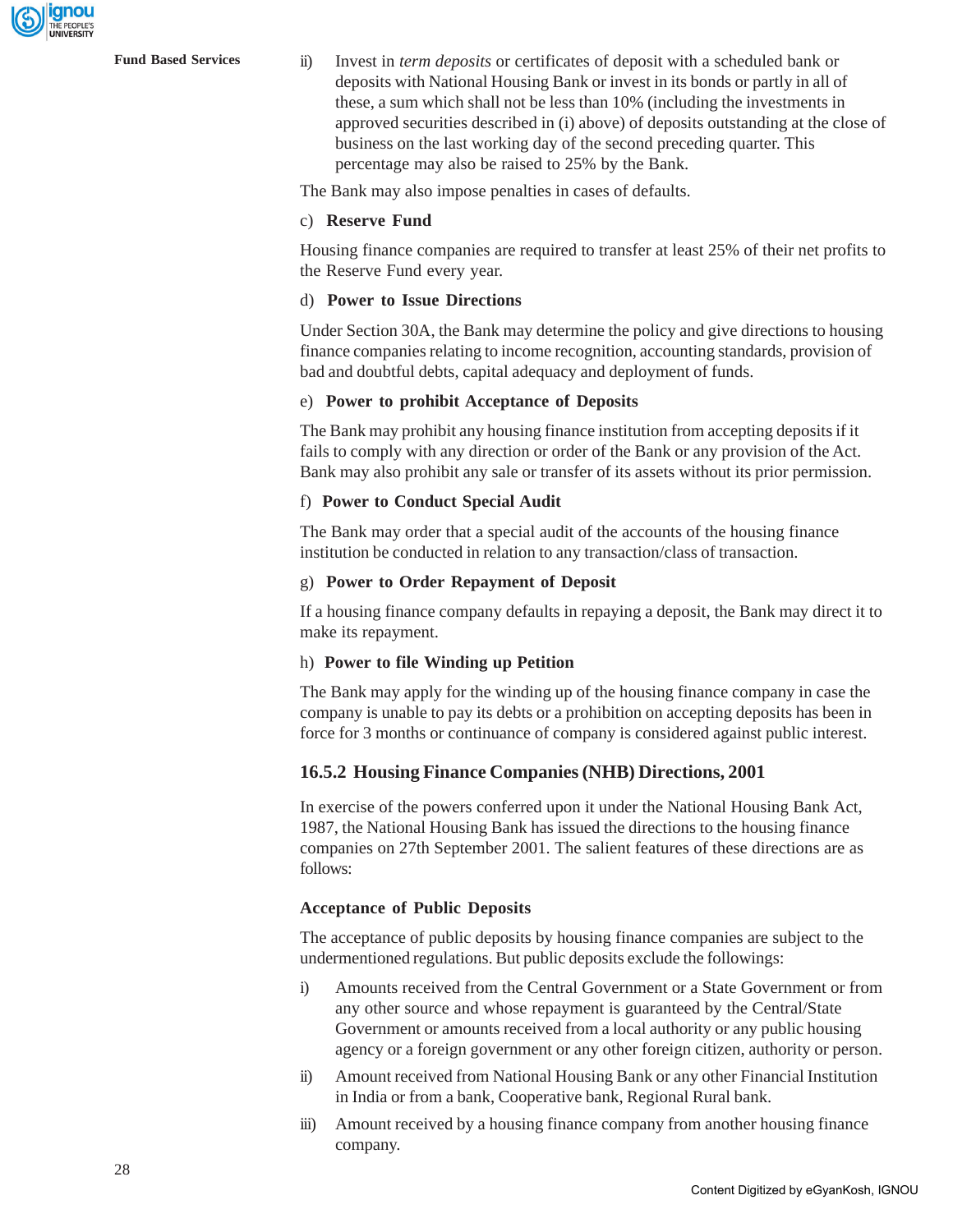

- iv) Amount received by way of subscription to shares, stocks, bonds or debentures **Housing Finance** pending their allotment.
- v) Amount received from a director of housing finance company or any amount received by a private housing finance comp;any from its shareholders.
- vi) Amounts raised by the issue of bonds or debentures secured by the mortgage of any immovable property or with an option to convert them into shares.
- vii) Amount brought in by the promoters as unsecured loans (subject to certain conditions.
- viii) Any amount received from a Mutual Fund.
- ix) Any amount received as hybrid debt or subordinated debt.

### **Restrictions on Acceptance of Deposits**

Housing finance companies having net owned funds of Rs. 25 lakh and above are permitted to accept public deposits upto the following limits:

- i) *5 times of its net owned funds*, if the housing finance company has obtained credit rating for fixed deposits not below A grade from any credit rating agency at lease once a year and it is complying with all the prudential norms (discussed ahead).
- ii) If the housing finance company's fixed deposits have not been given the above mentioned rating, upto *2 times of its net owned funds*, or *Rs. 10 crore, whichever is lower*, subject to:
	- a) it is complying with all the prudential norms, and
	- b) it has achieved capital adequacy ratio of not less than 15% as per its last Balance Sheet.

The total amount of (i) public deposits, (ii) loans or other assistance from National Housing Bank, and (iii) the amount referred to in Section 45I(bb) (iii) to (vii) of Reserve Bank of India Act, 1934, should not exceed 16 times of the net owned funds of the housing finance company.

If the credit rating is downgraded to below A grade, the housing finance company shall report it to the National Housing Bank within 15 days and shall stop accepting fresh public deposits, if the deposits are in excess of the above limits and to reduce excess public deposits to the permissible limit within 3 years.

If a housing finance company fails to repay a public deposit in accordance with the terms and conditions of such deposits, it shall be prohibited from granting loans or making investments or creating any other assets as long as the default continues.

Housing finance companies are prohibited from accepting public deposits repayable on demand or on notice. The maturity period should not be less than 12 months and more than 84 monts from the date of acceptance or renewal.

### **Rate of Interest and Brokerage**

Housing finance companies are permitted to determine their own rates of interest on public deposits, but within the maximum rate prescribed by the National Housing Bank. Interest may be paid or compounded at rests which shall not be shorter than monthly rests.

Brokerage or commission to the broker shall not exceed 2% of the deposits. Reimbursement of expenses not to exceed 0.5% of the amount of deposit.

### **Prepayment of Deposits**

Housing finance companies are not permitted to repay a public deposit within a period of 3 months from the date of its acceptance. No interest shall be payable for pre-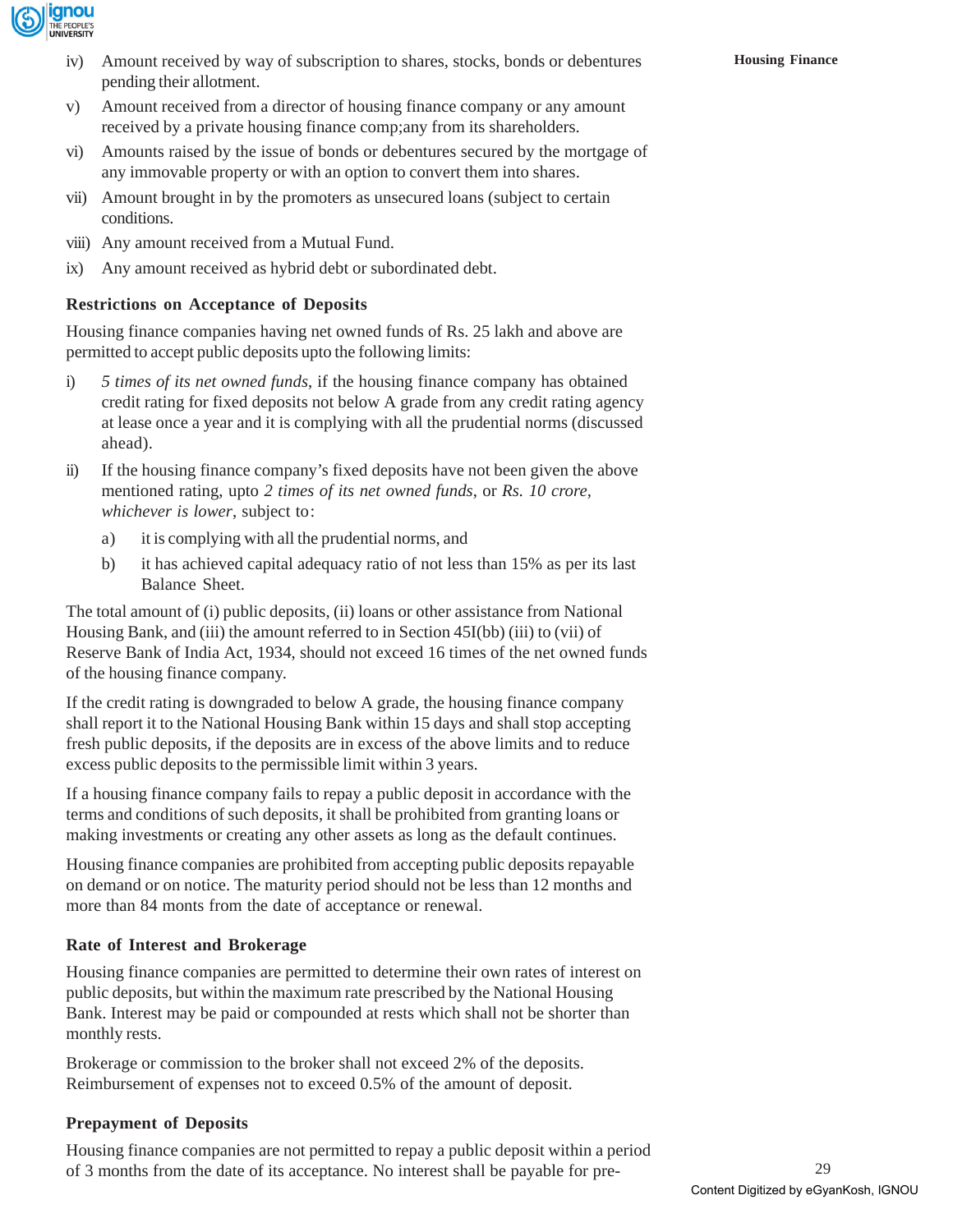

**Fund Based Services** mature repayment before six months. Thereafter interest shall be paid after a deduction of upto 1%.

#### **16.5.3 Prudential Norms**

National Housing Bank has prescribed the following Prudential Norms for the housing finance companies:

- 1) **Income Recognition:** Income on non-performing assets shall be recognised when it is actually received. Income from dividends on shares of companies and units of Mutual Funds shall be taken into account on cash basis. Income from bonds and debentures of companies and from Government securities or Government guranteed securities may be taken into account on acrrual basis, if interest is serviced regularly.
- 2) **Asset Classification:** Every housing finance company shall classify its assets into four categories, namely Standard, Sub-standard, Doubtful and Loss Assets. The meaning of these categories is the same as given in the prudential norms prescribed by Reservce Bank of India for banks and financial institutions. These companies shall make provisions also like the banks.
- 3) **Concentration of Credit/Investments:** The exposure norms for housing finance companies have been prescribed as follows:
	- i) An HFC can lend to any single borrower upto 15% of its owned funds and to a single group of borrowers upto 25% of its owned funds.
	- ii) An HFC can invest in the shares of another company upto 15% of its own funds and in the shares of a single group of companies upto 25% of its owned funds.
	- iii) For lending and investing together these limits are 25% and 40% respectively.

Investments in debentures are treated as credit and not investment for this purpose.

4) **Capital Adequacy Requirement:** Every housing finance company is required to maintain a minimum capital adequacy ratio (consisting of Tier I and Tier II capital) not less than 12% of its aggregate risk-weighted assets and of risk adjusted value of off balance sheet items. Tier II capital shall not exceed 100% of Tier I capital. The method of ascertaining the capital adequacy requirement is the same as is applicable to commercial banks.

### **16.5.4 Financing Activities of National Housing Bank**

The National Housing Bank provides finance (i) directly to projects and (ii) by way of refinance to the primary lending agencies. It maintains two funds for this purpose, e.g. the General Fund and Slum Improvement and Low Cost Housing Fund. Refinance is provided mainly out of the gneral fund while direct finance is disbursed out of both the funds, though largely out of the general fund.

#### **Refinance**

National Housing Bank grants refinance to (i) Housing finance companies, (ii) Scheduled banks, and (iii) Cooperative sector institutions.

For obtaining refinance these primary lending institutions should fulfil the eligibility conditions, as stipulated by the Bank. Under the Liberalised Refinance Scheme effective February 2003, banks/HFCs have the option to choose either fixed interest rate or floating interest rate. Repayment period shall be between 2 years and 15 years at the discretion of the borrowing institution. In case of fixed rate of interest,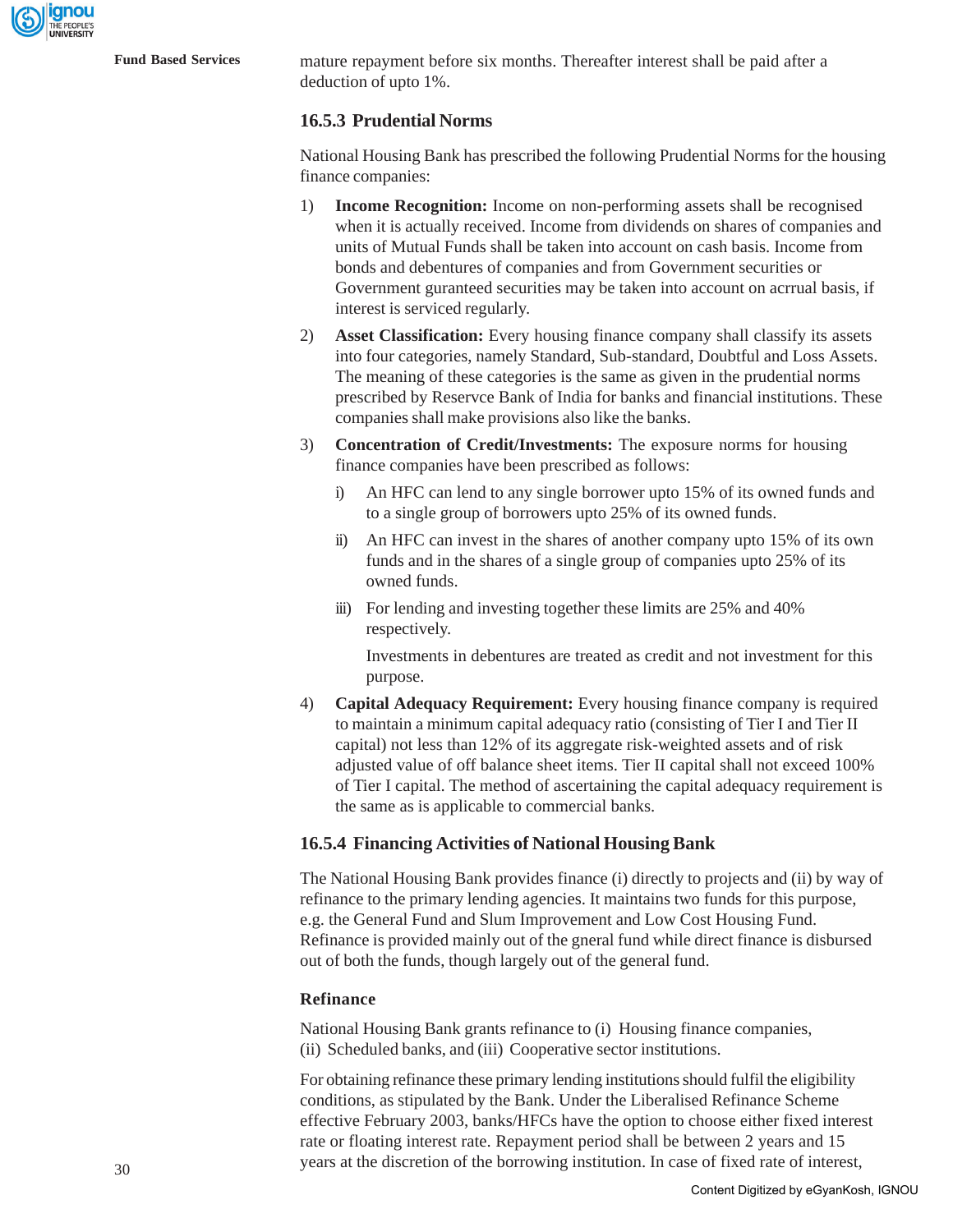

the Bank will have the option to review and revise the rates on completion of 3 years. **Housing Finance** Interest rates range was 6.9% to 8.55% in case of fixed rate option and 6.7% to 7.95% in case of floating rate option as on June 30, 2003. In case of housing finance companies, the rate of interest depends on their respective internal credit rating. The borrowing institution shall have the option to switch over from fixed to floating rate and *vice versa* on payment of a fee. The refinance may be pre-paid also after giving two months' notice along with a nominal fee.

The following table shows that about three-fourth of the refinance provided by National Housing Bank was availed of by housing finance companies.

| Institution                      | <i>Amount</i> (Rs. crore) |
|----------------------------------|---------------------------|
| <b>Housing Finance Companies</b> | 9164.87                   |
| <b>Scheduled Banks</b>           | 2516.63                   |
| Cooperative Sector Institutions  | 1543.76                   |
| <b>Total</b>                     |                           |
|                                  | 13225.26                  |

HFCs have preferred floating rate borrowings while the scheduled banks have shown preference for fixed rate borrowings.

### **Short Term Financial Assistance to Housing Finance Companies**

NHB has introduced a scheme to provide financial assistance to HFCs for their short term liquidity requirements. The assistance is granted for a minimum period of 15 days and maximum period of 90 days. The loan under the scheme is unsecured and repayable in one instalment.

### **Golden Jubilee Rural Housing Finance Scheme**

The Government introduced this scheme in the year 1997 to promote housing finance in the rural sector. Under this scheme housing finance is provided by the above mentioned primary lending agencies in the rural areas. Against such finance, these institutions get refinance from the National Housing Bank.

To promote rural housing the National Housing Bank introduced a concession in the interest rate of 25 basis points in September 2003 for refinance in respect of rural housing loans disbursed by the primary lending agencies under the scheme. During the year refinance of Rs. 1700 crore was made by the Bank in respect of housing loans disbursed by primary lending agencies under this scheme. This constituted above 52% of the total refinance disbursement of Rs. 3253 crore during the year.

### **Refinance Scheme for Apex Cooperative Housing Federations (ACHFs)**

National Housing Bank has introduced a refinance scheme to Apex Cooperative Housing Federations under which the interest rates are linked with the maturity of loan and the recovery performance. Loans given directly to individuals in addition to loans given through primary societies are eligible for being refinanced. The borrowing institution must be a profit making institution during the preceding three years.

### **Direct Financing by National Housing Bank**

National Housing Bank provides financial assistance through direct lending to public agencies and local bodies set up by the Central/State Governments for the following purposes: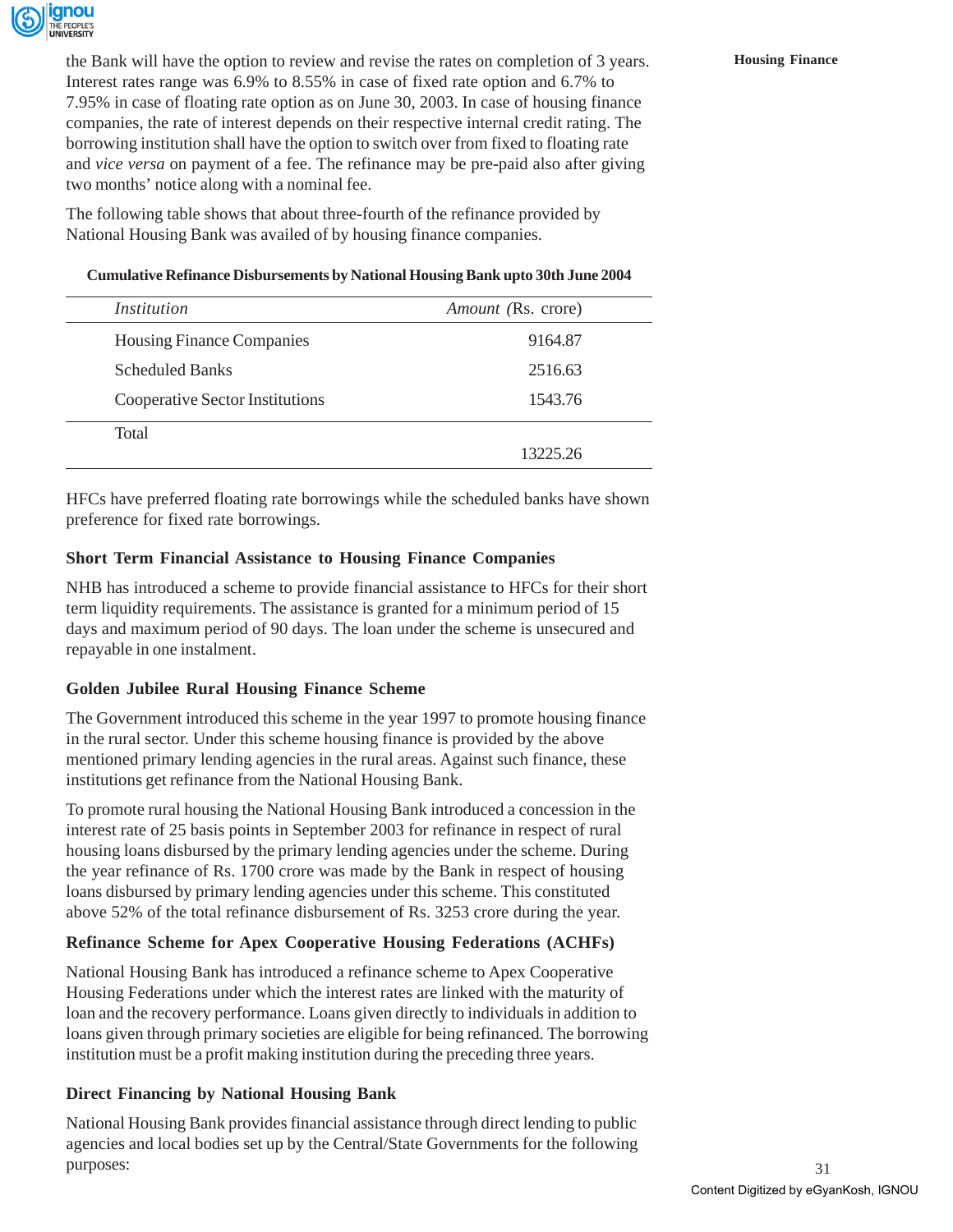- **Fund Based Services** a) Land Development and Shelter Projects,
	- b) Infrastructure Projects, and
	- c) Slum Re-development Schemes

Under direct financing, the National Housing Bank provides financial assistance for undertaking various types of housing projects. Till June 2004, 144 projects were financed through direct finance window under both General and Special Funds. Rs. 385.35 crore was disbursed under these projects out of which Rs. 91.69 crore was out of Slum Improvement and Low Cost Housing Fund.

To broaden the project finance portfolio National Housing Bank introduced Project Finance Loan Policy in September 2003 to include private sector and joint sector entities also as eligible borrowers. Thus, the Bank is expected to play more meaningful role with regard to the provisions of projects for housing construction particularly in the area of Slum Improvement, economically weaker sections and low income group segments.

#### **Activity 1**

Identify the housing finance schemes offered by two/three housing finance institutions.

............................................................................................................................. ............................................................................................................................. .............................................................................................................................

# **16.6 ROLE OF PRIMARY LENDING AGENCIES**

### **16.6.1 Commercial Banks**

Commercial Banks commenced lending for house construction at the initiative of the Reserve Bank of India during recent years. Initially, Public Sector banks entered housing finance by establishing Housing Finance subsidiaries, e.g., SBI Home Finance, CanFin Homes Ltd., Central Bank Home Finance. After the Reserve Bank of India included housing finance in the priority sector advances, all banks commenced participation in housing finance in a big way. Reserve Bank of India required the commercial banks to allocate at least 3% of their incremental deposits as on the last reporting Friday of March over the corresponding figure of the preceding year's last reporting Friday figure, for the housing sector.

Commercial banks can participate in housing finance in the following ways:

- i) Direct housing loans to individuals.
- ii) Indirect assistance, i.e. asistance given to housing finance companies, Government housing boards, etc.
- iii) Investment in the bonds of National Housing Bank or HUDCO or both.
- iv) Investment in the Mortgaged Backed Securities (MBS), which are classified as direct lending to housing within priority sector.

In order to further improve the flow of credit to housing sector, Reserve Bank has directed that housing loans upto Rs. 15 lakh, irrespective of location, are now included in the priority sector advances. Moreover, for meeting the Capital Adequacy Norm prescribed by the Reserve Bank, the risk factor in respect of housing loans has been reduced to 50%.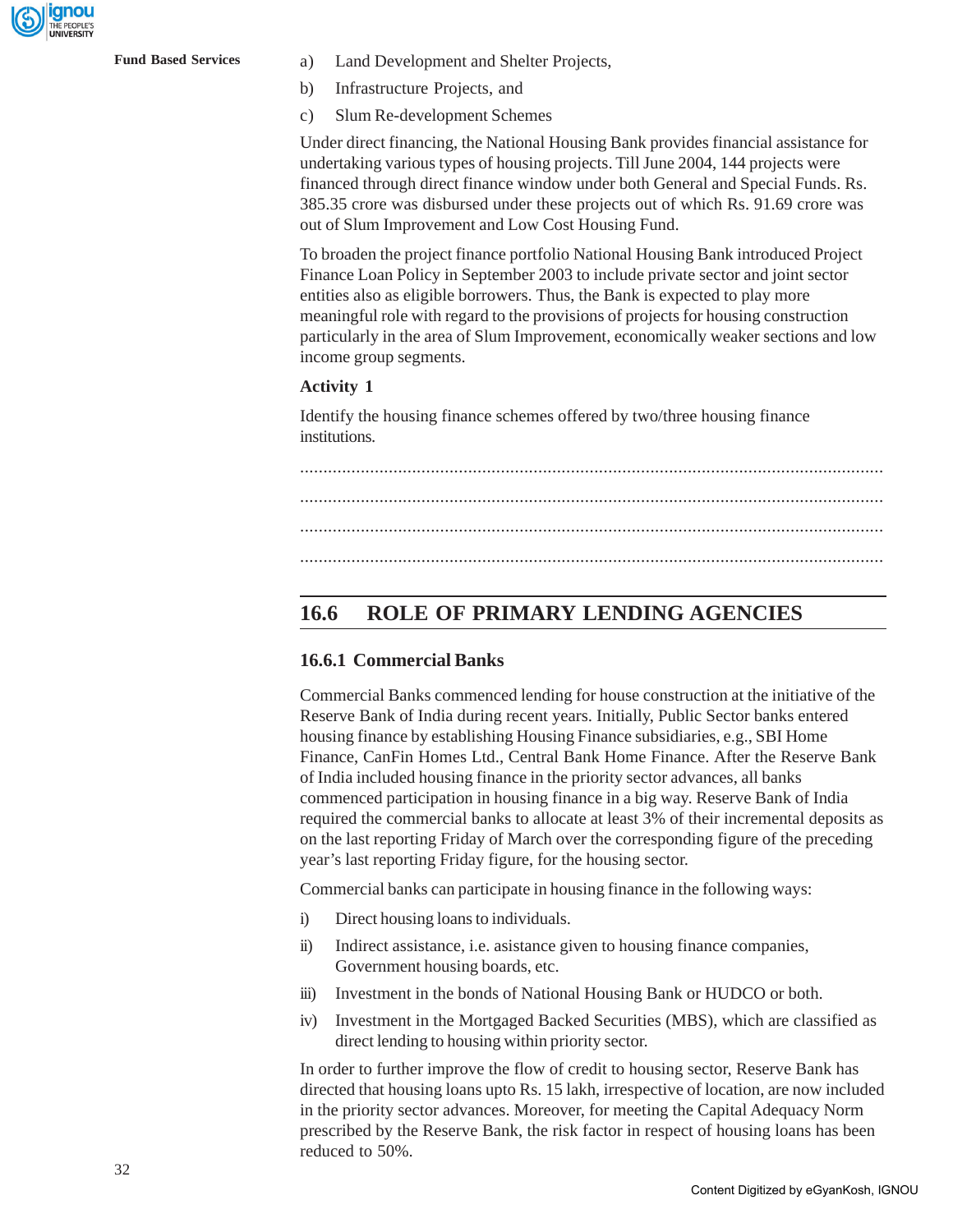

As a result of the above initiatives, housing finance provided by commercial banks **Housing Finance** has registered significant increase. Outstanding advances for housing increased from Rs. 22346 crore as on March 22, 2002 to Rs. 51981 crore as on March 19, 2004. Sanctioned housing finance stepped up by 55% during 2002-03 and 42% during 2003-04. These figures show commendable progress in banks' participation in housing finance in India.

### **Home Loan Account Scheme of National Housing Bank**

This scheme was started by NHB in July 1988 and is implemented by public sector banks, private sector banks and selected State Cooperative banks and Scheduled Urban Cooperative banks. The objective of the scheme is to encourage individuals to save specifically for housing. Any Indian citizen who is not owning in his/her name a house/flat anywhere in India may open an account under the scheme. He is required to deposit a specified amount for five years. Thereafter he becomes eligible for a loan under this scheme. The depositor is entitled to receive interest on the amount deposited at a specified rate.

The accumulated amount can be withdrawn only for constructing/buying a house or a flat after the expiry of 5 years from the date of opening the account. An account holder is eligible for housing loan on the completion of the 5 year period. Amount of loan varies from 2 times to 4 times the accumulated savings based upon the built-up area of the house/flat.

While sanctioning the loan, the repayment capacity of the borrower is assessed. Generally the loan does not exceed 2.5 times of his annual income.

Borrower is not precluded from raising funds for construction of house from any other source. Only one house can be constructed/purchased under the scheme. The house cannot be sold for 5 years or till the loan is repaid, whichever is later.

### **16.6.2 Housing Finance Companies**

Housing finance companies are required to obtain a certificate of registration from the National Housing Bank for commencing or carrying on housing finance business in India. Till the end of June 2004, the Bank received 165 applications from housing finance companies for granting of certificate of registration. Of these 46 companies have been granted the certificate and 106 applications have been rejected.

The housing finance companies are entitled to avail refinance assistance from the National Housing Bank. The Bank has also participated in the Equity capital of five housing finance companies. Broad financial information relating to housing finance companies approved for financial assistance from National Housing Bank as on 31st March 2002 is as follows:

| Paid up Capital                                     | Rs. 2243.93 crore  |
|-----------------------------------------------------|--------------------|
| Free Reserves                                       | Rs. 4596.86 crore  |
| Net Owned Funds                                     | Rs. 6667.83 crore  |
| <b>Public Deposits</b><br>Outstanding               | Rs. 11216.90 crore |
| <b>Housing Loans</b><br>Outstanding                 | Rs. 41678.43 crore |
| <b>Housing Finance</b><br>sanctioned during 2001-02 | Rs. 17633.27 crore |
| <b>Housing Finance</b><br>disbursed during 2001-02  | Rs. 14614.44 crore |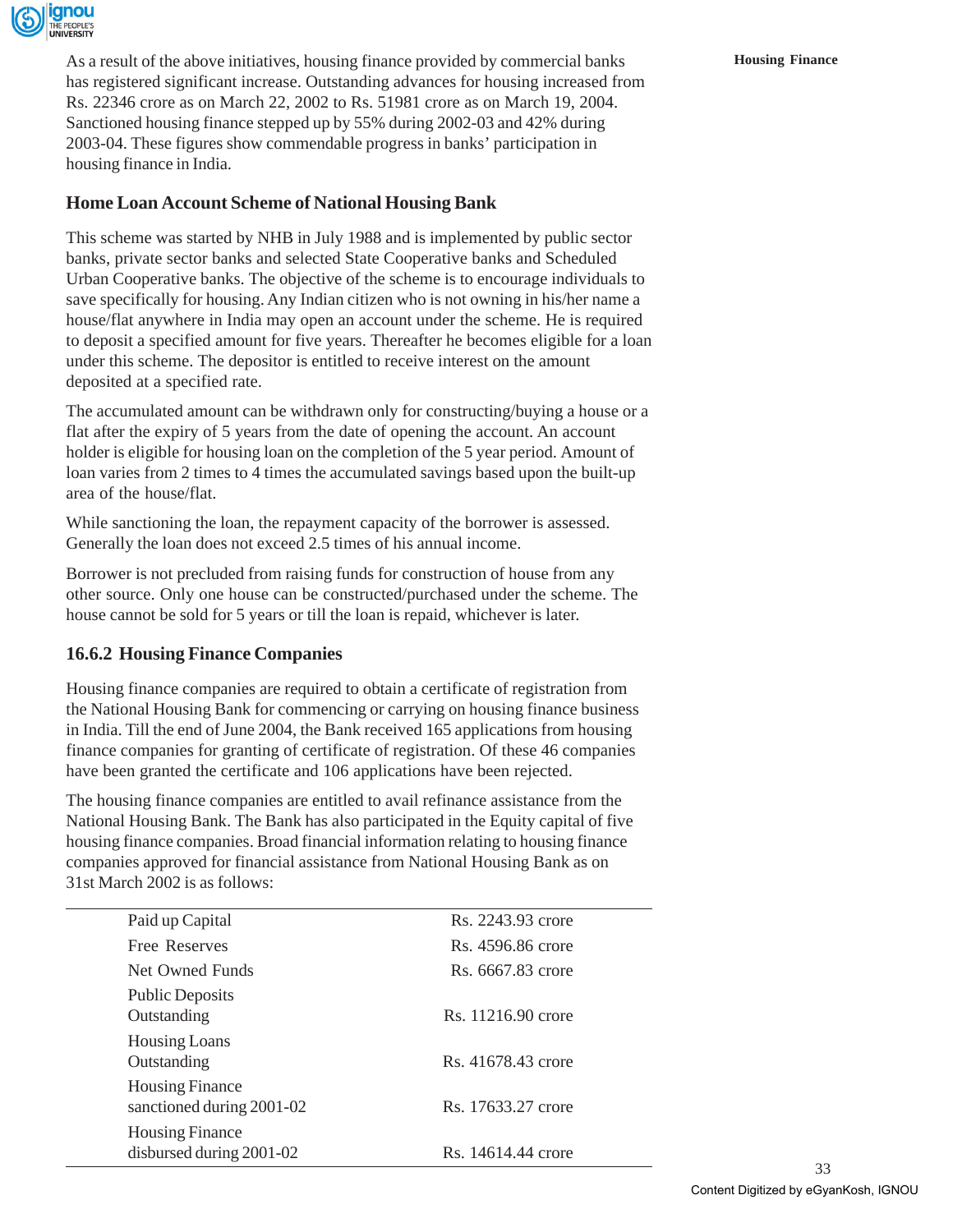### **Fund Based Services 16.6.3 Housing and Urban Development Corporation Ltd. (HUDCO)**

HUDCO is a leading public sector institution in the field of financing housing and urban infrastructure development. It is wholly owned by the Government of India. HUDCO's financial assistance is available both for (i) housing programmes, and (ii) urban infrastructure development. During recent years it has paid special attention towards the latter sector. Loans sanctioned by HUDCO for urban infrastructure projects constituted about 75% of its total assistance sanctioned during 2002-03. In this sector HUDCO has assisted in the provision/rehabilitation of services needed for human settlements, viz. water supply, sewerage, drainage, low cost sanitation schemes. Besides it has financed area development projects, commercial schemes, transport schemes and social infrastructure covering educational institutions and medical facilities, etc. Recently HUDCO has extended its assistance to the power sector also by subscribing to the bonds of State Electricity Boards and has extended credit to TN Electricity Board.

In the field of housing, HUDCO has achieved significant progress by embarking upon a number of schemes covering both urban and rural areas. It has made significant contribution in providing houses to the economically weaker sections and lower income groups in rural areas.

HUDCO has also been actively involved in the rehabilitation efforts following the earthquakes, which caused widespread destruction of houses.

HUDCO has raised bulk of its resources through issuance of a series of bonds and debentures, Special Infrastructure Bonds and loans from various banking and financial institutions. It also solicits public deposits and has raised loans in foreign currencies also. It has raised funds through Tax Free Bonds also.

### **16.6.4 Housing Development Finance Coporation Ltd. (HDFC)**

HDFC was set up in 1977 at the initiative of ICICI as the first formal institution in the private sector. Its share capital has been contributed by corporate bodies, banks, financial institutions, mutual funds, Indian public besides foreign institutional investors.

HDFC has mobilised bulk of its resources through loans, bonds and deposits. Loans have been obtained from National Housing Bank, Scheduled Banks and Life Insurance Coroporation. Foreign Currency loans have been raised from the World Bank, International Finance Corporation, Asian Development Bank and other institutions.

The prominent role of HDFC in the field of housing finance is evident from the fact that its total disbursements increased from Rs. 1906 crore during 1997-98 to Rs. 12,967 crore during 2003-04. Its net profit increased to Rs. 851.8 crore during 2003-04. Its non-performing assets continued to be at low level and were below 1% (0.89%) of the portfolio as on March 31, 2004.

### **16.6.5 Cooperative Institutions**

At present there are 92000 housing cooperatives at the grass-root level, which are represented by 26 Apex Cooperative Housing Federations (ACHFs) at the State/ Union Territory level. All of them are members of National Cooperative Housing Federation of India (NCHF), which has been promoting, guiding and coordinating the activities of housing cooperatives at the national level.

The Apex Cooperative Housing Federations (ACHFs) borrow resources from L.I.C., National Housing Bank, HUDCO, State Governments, Banks and in the form of deposits and debentures. These ACHFs advanced an amount of approximately Rs. 750 crore a year for the construction of houses in the country. Till June, 2002,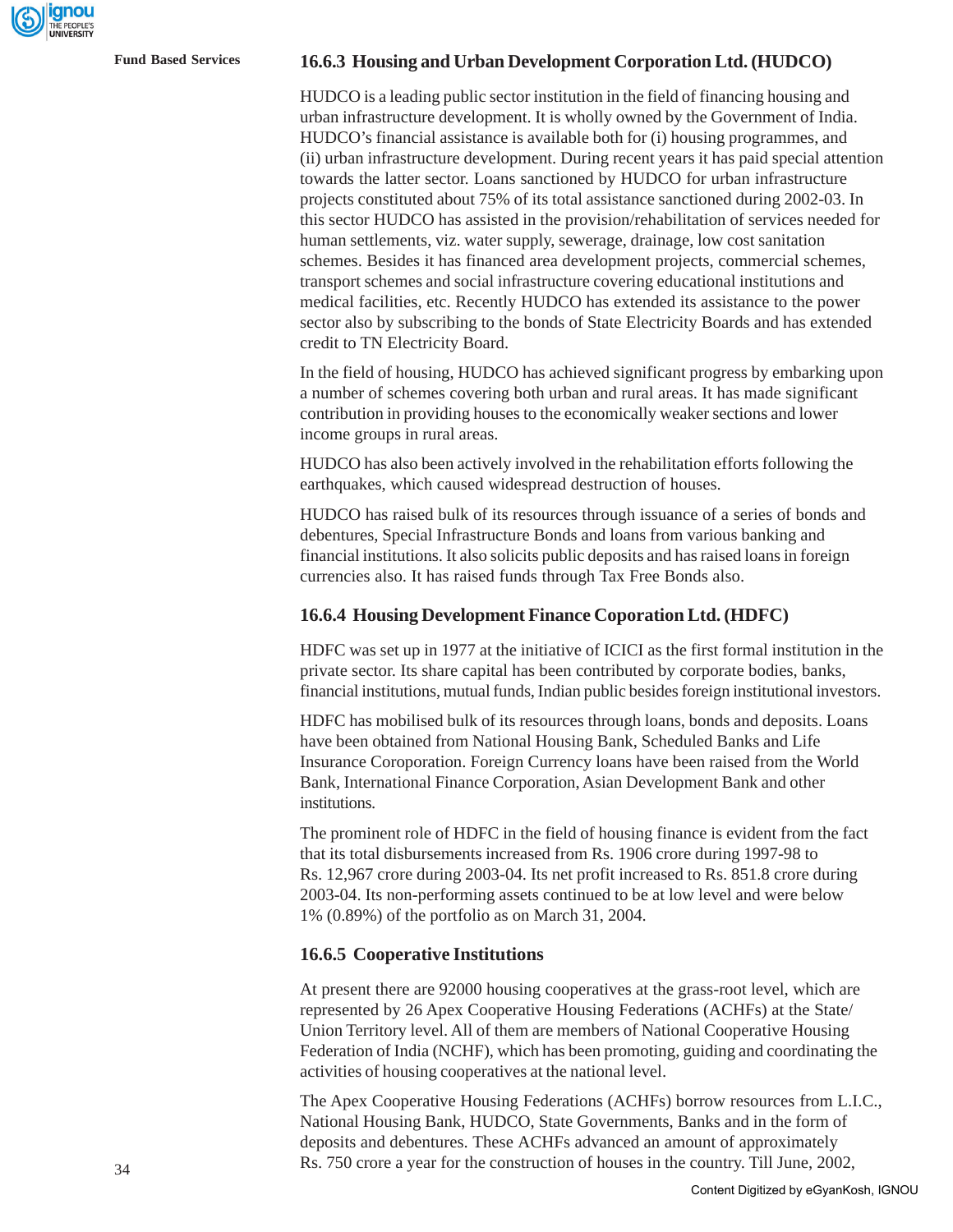

it had disbursed Rs. 7500 crore for this purpose. In turn, they avail of refinance **Housing Finance** assistance from National Housing Bank.

### **State Cooperative Agriculture and Rural Development Banks**

These banks are also permitted to lend for housing. National Housing Bank subscribes to the Special Rural Housing Debentures floated by these banks backed by the mortgages originated by them.

### **State Cooperative Banks and Primary Urban Cooperative Banks**

These banks are also eligible to avail refinance assistance from National Housing Bank provided they meet the recovery norms prescribed by the NHB. But not many banks have availed of refinance assistance from NHB.

# **16.7 SECURITISATION OF HOUSING LOANS**

In order to mobilise more resources for the housing sector, National Housing Bank has taken a new initiative by undertaking securitisation of home loans granted by housing finance companies and banks. Securitisation by NHB involves purchase of home loans backed by mortgages from housing finance companies and banks (called the originators) and transfer of the same to the investors for consideration. NHB acts as trustee for such investors and issues Pass Through Certificates to the investors. As trustees, NHB arranges for collection of cash flows on the securitised loans and its distribution to the investors. It receives Trusteeship Fee for this purpose.

The process of securitisation called Residential Mortgage-backed Securitisation (RMBS) is beneficial to both the orginators and the investors. Originators augment their liquid resources immediately — they need not wait for long to realize the EMIs from their borrowers. Hence they can lend further on the basis of resources received on securitisation. For credit enhancement of the Pass Through Certificates (PTCs), orginators provide to the trustees a collateral in the form of cash deposit or bank gurantee.

The investors — institutions and individuals — get an additional avenue for investment of their excess funds with greater degree of security. The recovery of housing loans has generally proved to be very high and hence chances of bad debts are very insignificant. The investors get a return payable monthly.

Till 2003-04 the NHB has completed ten securitisation transactions involving 35116 individual home loans originated by 6 housing finance companies and one public sector bank, aggregating Rs. 663.92 crore. NHB has also invested a small sum in these PTCs. The average collection efficiency in each securitised pool ranged between 95% to 99%. The total collections from the pools were adequate to service the investors. Therefore, necessity was not felt to tap the collaterals.

# **16.8 SUMMARY**

Housing is an essential need of human beings. Moreover, housing sector has great economic significance for the economy of a country. Therefore, various institutional sources of finance has emerged in India for this sector. We have discussed the salient features of such loans and the main terms and conditions on which such loans are granted by these institutions.

We have discussed the role of banks and housing finance companies which are the principal agencies for providing housing finance in India. HUDCO and HDFC are the two prominent institutions in this area. The National Housing Bank is the apex Bank